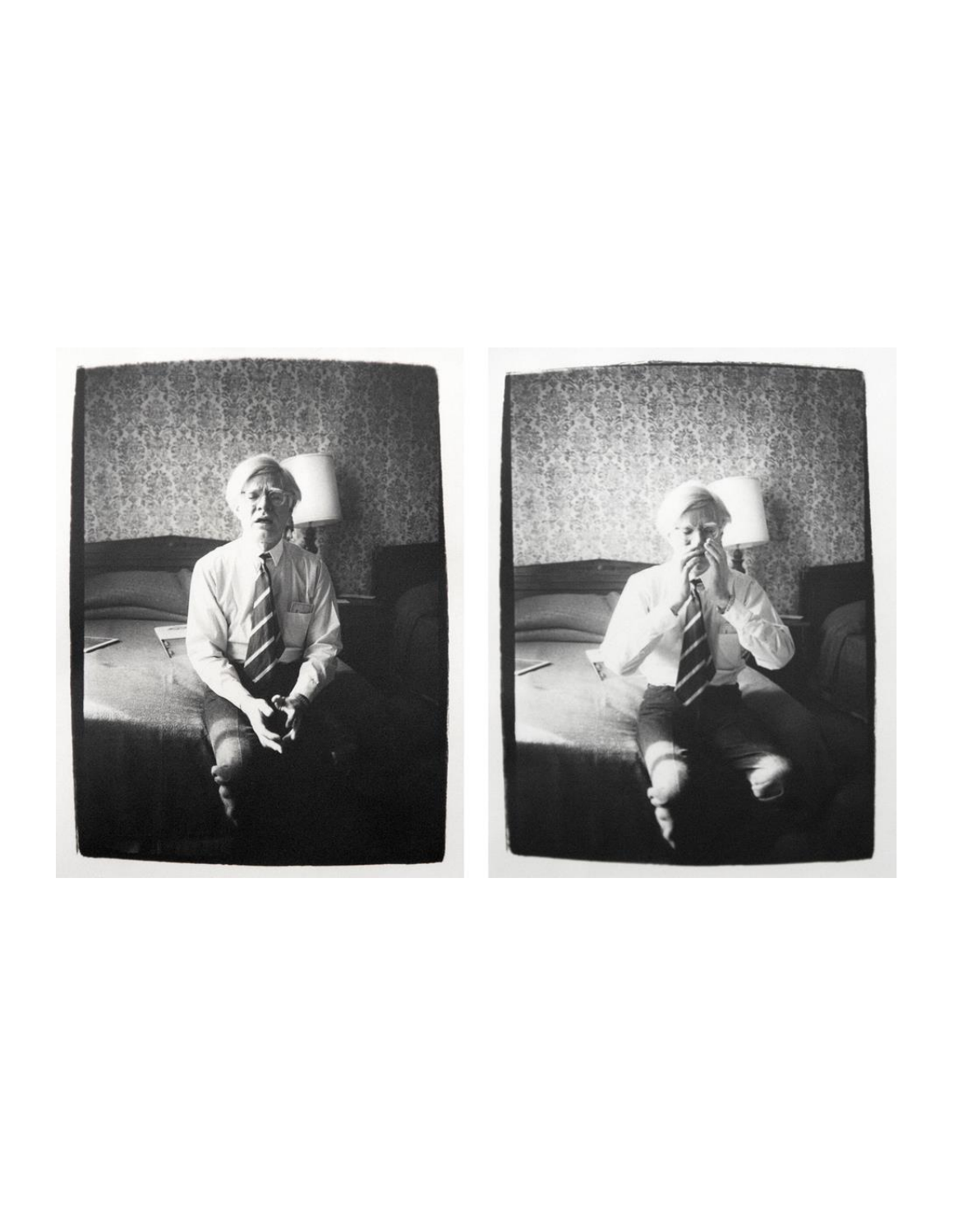## 1984 10 x 8 in. ea. (18 7/8 x 18 7/8 1 1/2 in. ea.) gelatin silver print **Andy Warhol ANDY WARHOL (1928-1987) FL01.00020; FL01.00019; AWL180**

36159

## **PROVENANCE:**

The Estate of Andy Warhol The Andy Warhol Foundation for the Visual Arts Sale, Christie's, Andy Warhol @ Christie's: Warholiday, 1 -12 December 2014, sale 3846, lot 98 Private Collection, Puerto Rico

Andy Warhol — who famously said that, "In the future, everybody will be famous for 15 minutes" — was known for his portraits of influential and powerful celebrities, business people, and socialites. He was obsessed with wealth and fame. Warhol was a commercial illustrator before he found fame. For him, success in business was also art. He was a visionary who predicted a consumer society. As he assembled a motley cast of studio assistants and "Superstar" actors at his Factory studio in New York, Warhol himself became a pop culture icon — and eventually one of the most important artists of the 20th century. Warhol began making silkscreen paintings in 1962, because the process was faster and felt more like an assembly line than the traditional approach. He removed himself as much as he could from the process, leaving "the production" of his ideas to others who could reproduce images many times, with only slight differences. To create these works, Warhol would select photographs from newspapers and magazines, send them to a printer to be enlarged on silk screens, and then direct Factory assistants to lay the screens over canvases and apply one or two colors with a squeegee. Color was significant in his portraits, and his style became as identifiable as the personalities in the pictures. Warhol's commentary on consumer and celebrity culture made him a controversial figure — both celebrated and panned by critics, collectors, curators and, eventually, the general public. Today, Warhol's paintings are mostly held by institutions, which continually feature him in solo and group exhibitions, as well as in installations of their permanent collections. The ongoing fascination with his work and legacy contributes to his high market value and reinforces the icon status he had always hoped to gain.

The information and material herein represents Gallery's best efforts and understanding of the current history and scholarship with respect to the provenance of the Work(s) of Art described and is not part of any warranty.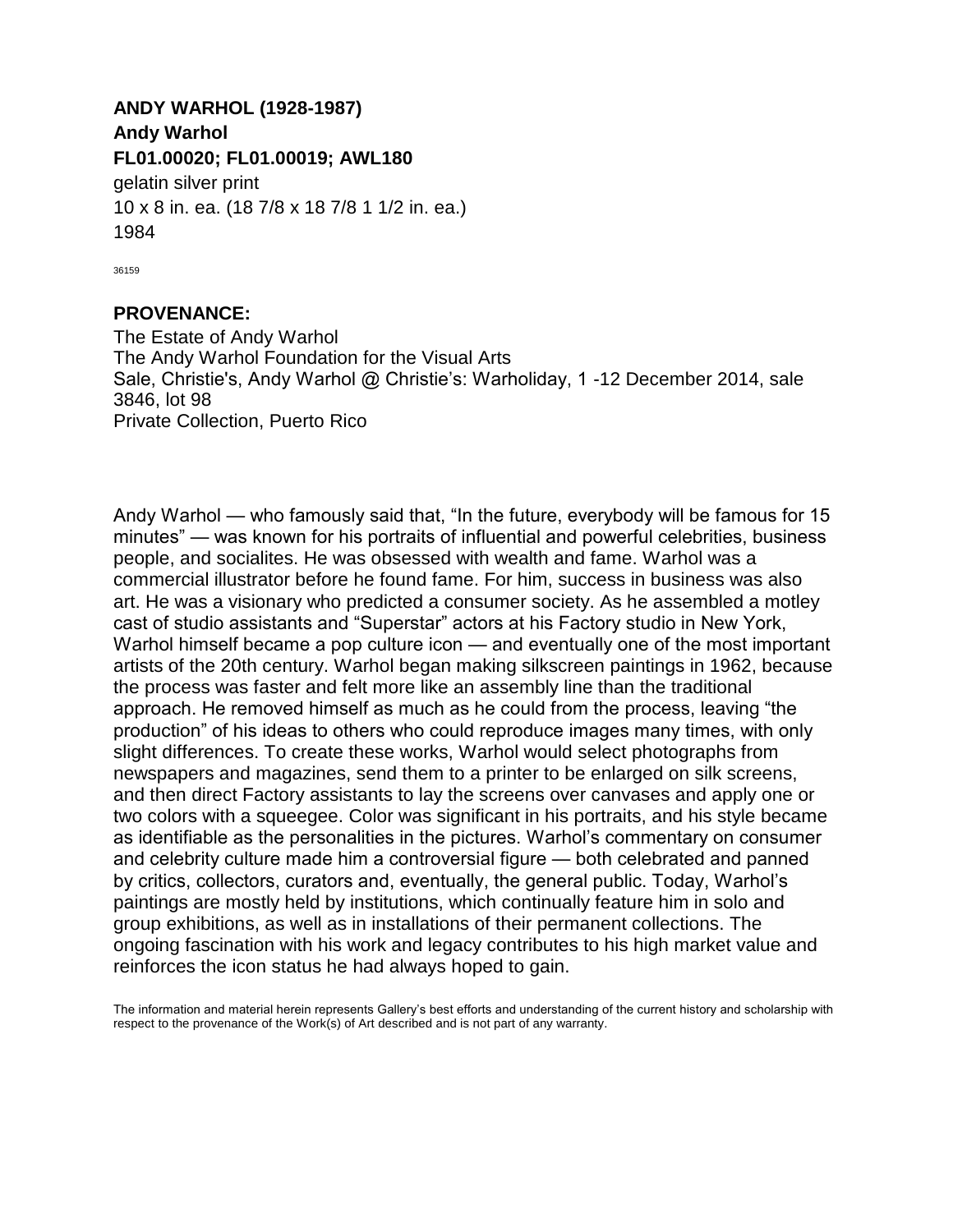